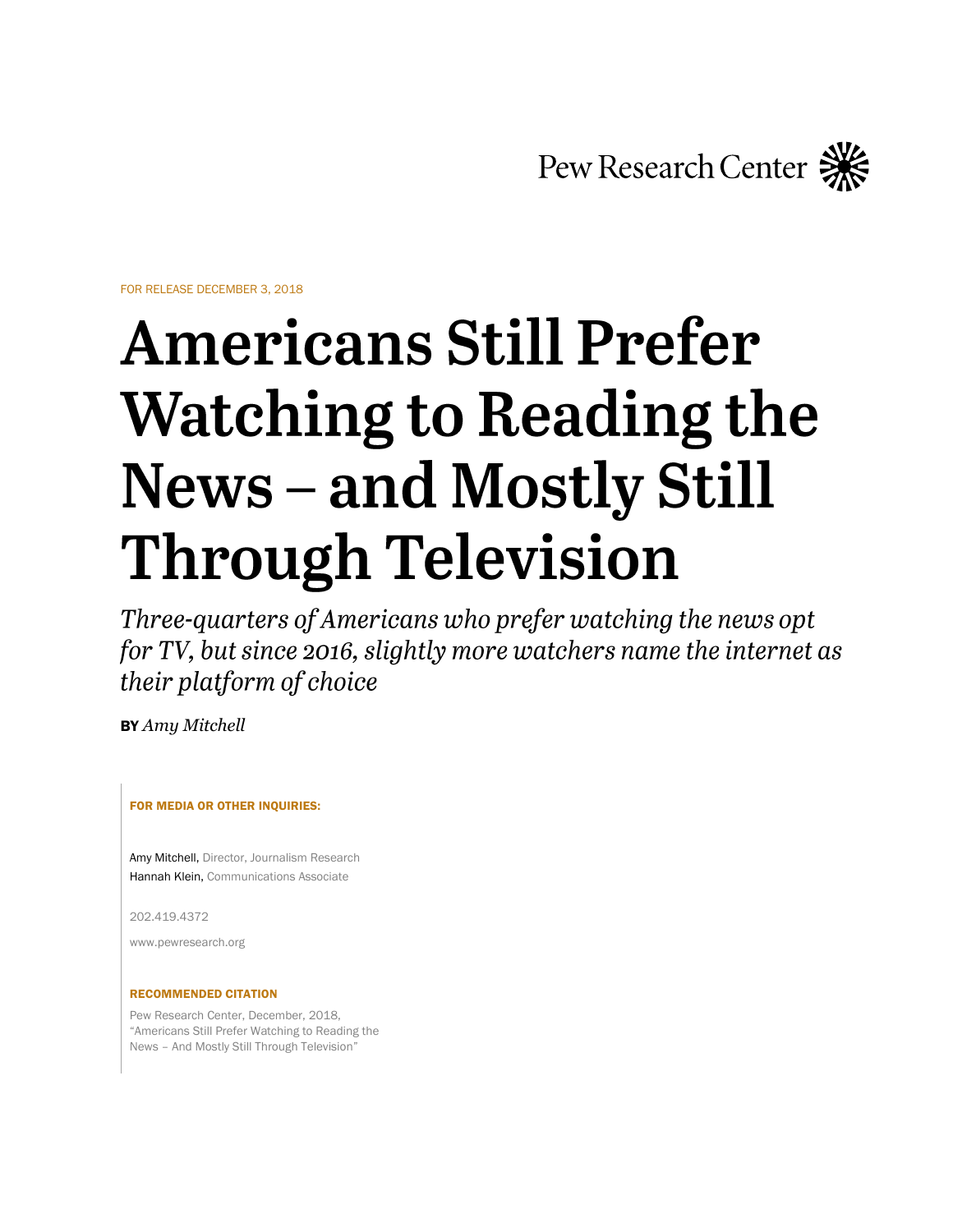# About Pew Research Center

Pew Research Center is a nonpartisan fact tank that informs the public about the issues, attitudes and trends shaping the world. It does not take policy positions. The Center conducts public opinion polling, demographic research, content analysis and other data-driven social science research. It studies U.S. politics and policy; journalism and media; internet, science and technology; religion and public life; Hispanic trends; global attitudes and trends; and U.S. social and demographic trends. All of the Center's reports are available at [www.pewresearch.org.](file://///nas-prc.pew.pewtrusts.org/shared/PEJ/2018%20Reading%20Watching%20report/Drafts-prefer%20reading/www.pewresearch.org) Pew Research Center is a subsidiary of The Pew Charitable Trusts, its primary funder.

© Pew Research Center 2018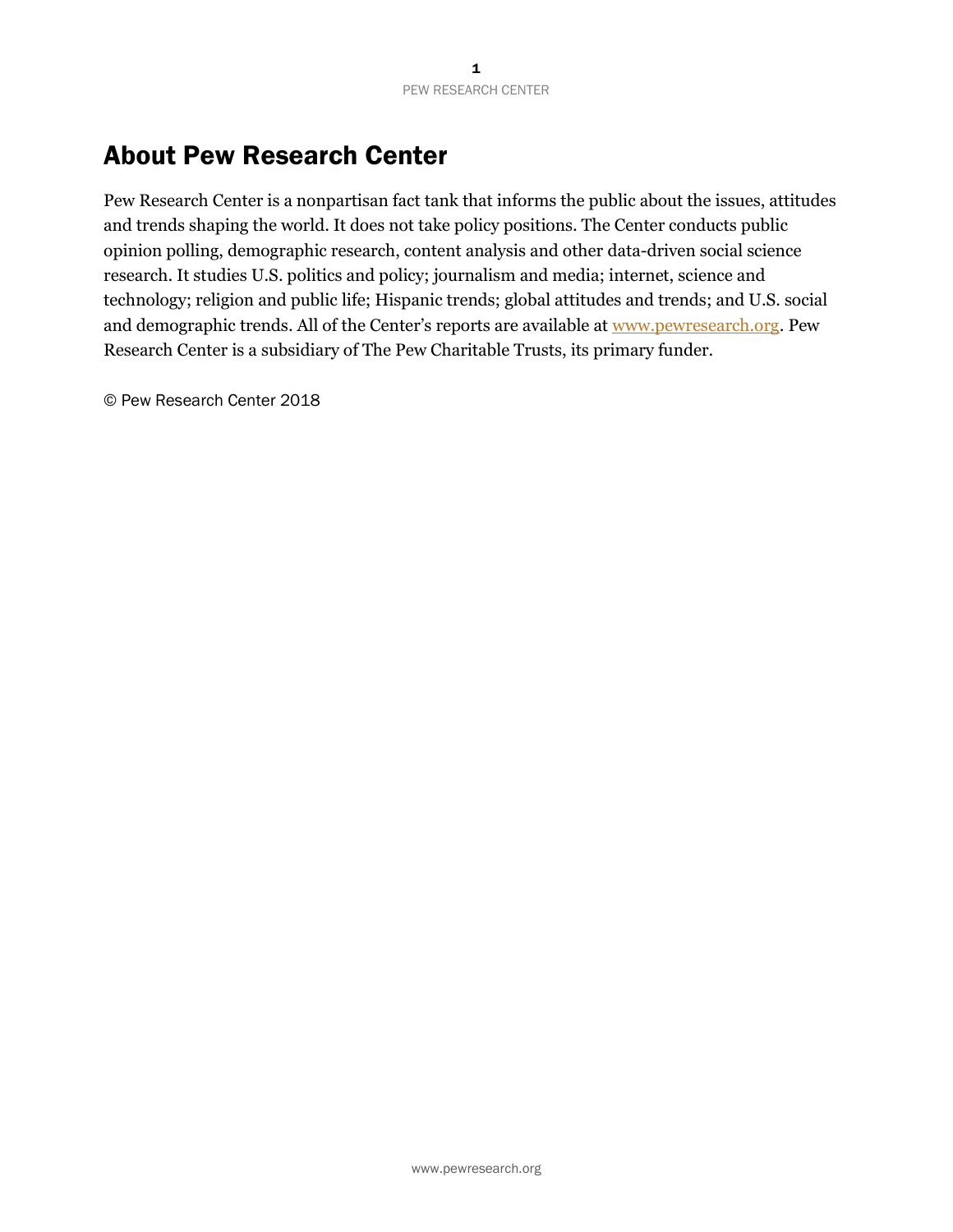# **Americans Still Prefer Watching to Reading** the News - and Mostly Still Through Television

Three-quarters of Americans who prefer watching the news opt for TV, but since 2016, slightly more watchers name the internet as their platform of choice

Americans continue to prefer watching the news rather than reading or listening to it, and their

viewing loyalties have yet to migrate fully to the web. Instead, the majority of U.S. adults who prefer to watch the news opt for television as their primary news platform, according to a new Pew Research Center survey conducted July 30-Aug. 12, 2018, among 3,425 U.S. adults who are members of the Center's nationally representative American Trends Panel.

Overall, 47% of Americans prefer watching the news rather than reading or listening

# Watching remains the preferred mode of news consumption in the U.S.

*% of U.S. adults who answered each way to the following question: "Whether online or offline, do you prefer to get your news by \_\_?"*



"Americans Still Prefer Watching to Reading the News – and Mostly Still Through Television"

to it. That is unchanged from 46% in 2016 and outpaces the 34% who prefer to read the news and 19% who prefer to listen to it – both of which also remain on par with 2016 figures.

In addition to exploring the preferred format for news consumption, the study also measured which platform people preferred most for their news: print, television (through local, network or cable channels), the internet (through websites, apps or social media) or radio. Television continues to rank first as the preferred platform. Just over four-in-ten U.S. adults (44%) prefer TV, compared with about a third (34%) who prefer the web, 14% who prefer radio and 7% who prefer print. The only meaningful shifts since 2016 are a small increase in online and decrease in print news consumption.

PEW RESEARCH CENTER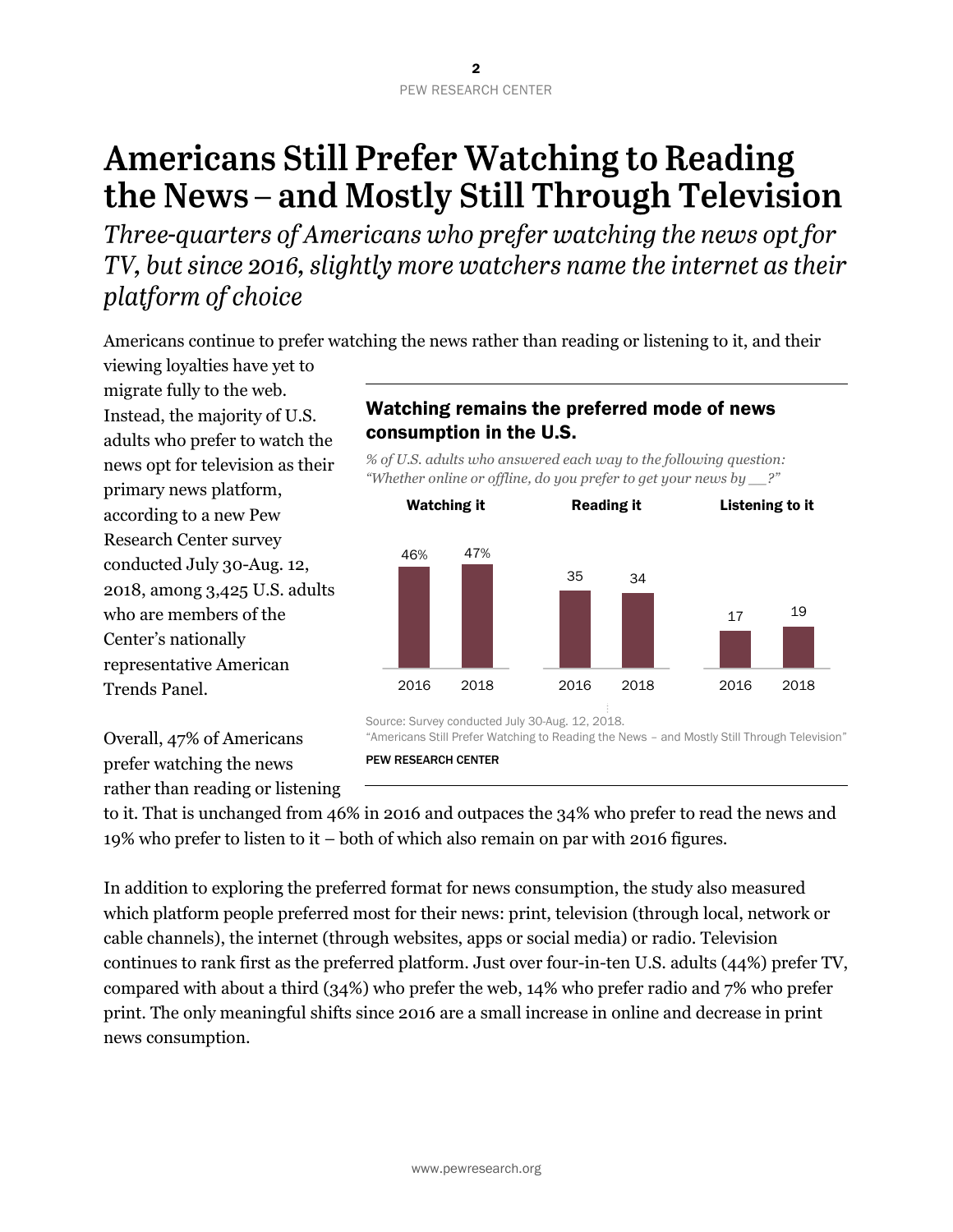# Television remains most preferred platform for news

*% of U.S. adults who answered each way to the following question: "Which of the following would you say you prefer for getting news?"*



Source: Survey conducted July 30-Aug. 12, 2018.

"Americans Still Prefer Watching to Reading the News – and Mostly Still Through Television"

#### PEW RESEARCH CENTER

The responses become even more revealing when looking at the two questions together: the preferred format for getting news (reading, watching or listening) and the preferred platform as the way to access it (print, television, online or radio).

Despite many recent [online news video initiatives](https://techcrunch.com/2018/10/24/nbc-to-launch-a-new-streaming-network-nbc-news-signal/) and the fact that nearly all adults ge[t at least](http://www.pewresearch.org/fact-tank/2018/07/17/use-of-mobile-devices-for-news-continues-to-grow-outpacing-desktops-and-laptops/)  [some news digitally,](http://www.pewresearch.org/fact-tank/2018/07/17/use-of-mobile-devices-for-news-continues-to-grow-outpacing-desktops-and-laptops/) people who prefer to watch their news still also prefer television as their main platform for news.

Among the roughly half of U.S. adults who prefer to watch their news, the vast majority  $-75\%$  – prefer the television as a mode for watching; 20% of watchers prefer the web. On the other hand, most of those who prefer to read their news prefer the web as their platform to receive news (63%); 17% prefer a print product. Listeners vary a bit more; about half (52%) name radio as their preferred platform, 21% name television and 20% name the web.

## News watchers overwhelmingly prefer television, while readers prefer the web

*Of those who prefer reading/watching/listening to the news, % who answered each way to the following question: "Which of the following would you say you prefer for getting news?"*



Source: Survey conducted July 30-Aug. 12, 2018.

"Americans Still Prefer Watching to Reading the News – and Mostly Still Through Television"

#### PEW RESEARCH CENTER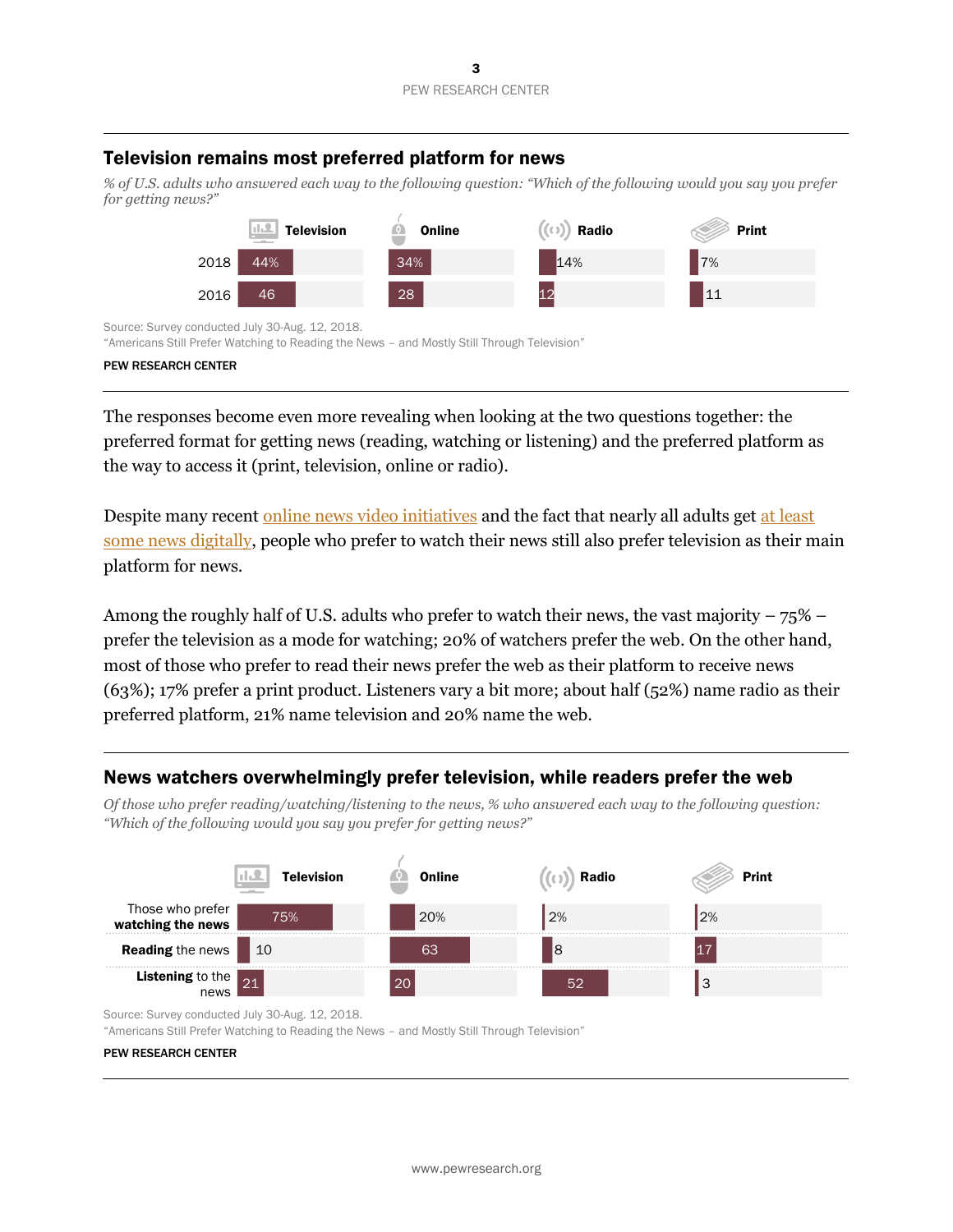# Since 2016, slightly more watchers name the internet as their platform of choice

Compared with in 2016, when these questions were first asked, those who prefer to watch their news are now slightly more likely to also prefer to get their news online. One-in-five news watchers now name the internet as their preferred platform, versus 12% then.

The portion of readers and listeners who prefer the web has not changed significantly since 2016, when a majority of those who prefer to read their news (59%) already named the web as their preferred platform.

# News watchers prefer to use the television to get their news, not the web



"Americans Still Prefer Watching to Reading the News – and Mostly Still Through Television"

#### PEW RESEARCH CENTER

*CORRECTION (Dec. 4, 2018): In the original version of the chart "News watchers prefer to use the television to get their news, not the web," the percentages of Americans who prefer reading the news and listening to the news were reversed in the pie chart. The chart has been corrected to read "Prefer listening 19%" and "Prefer reading 34%" to match the report text.*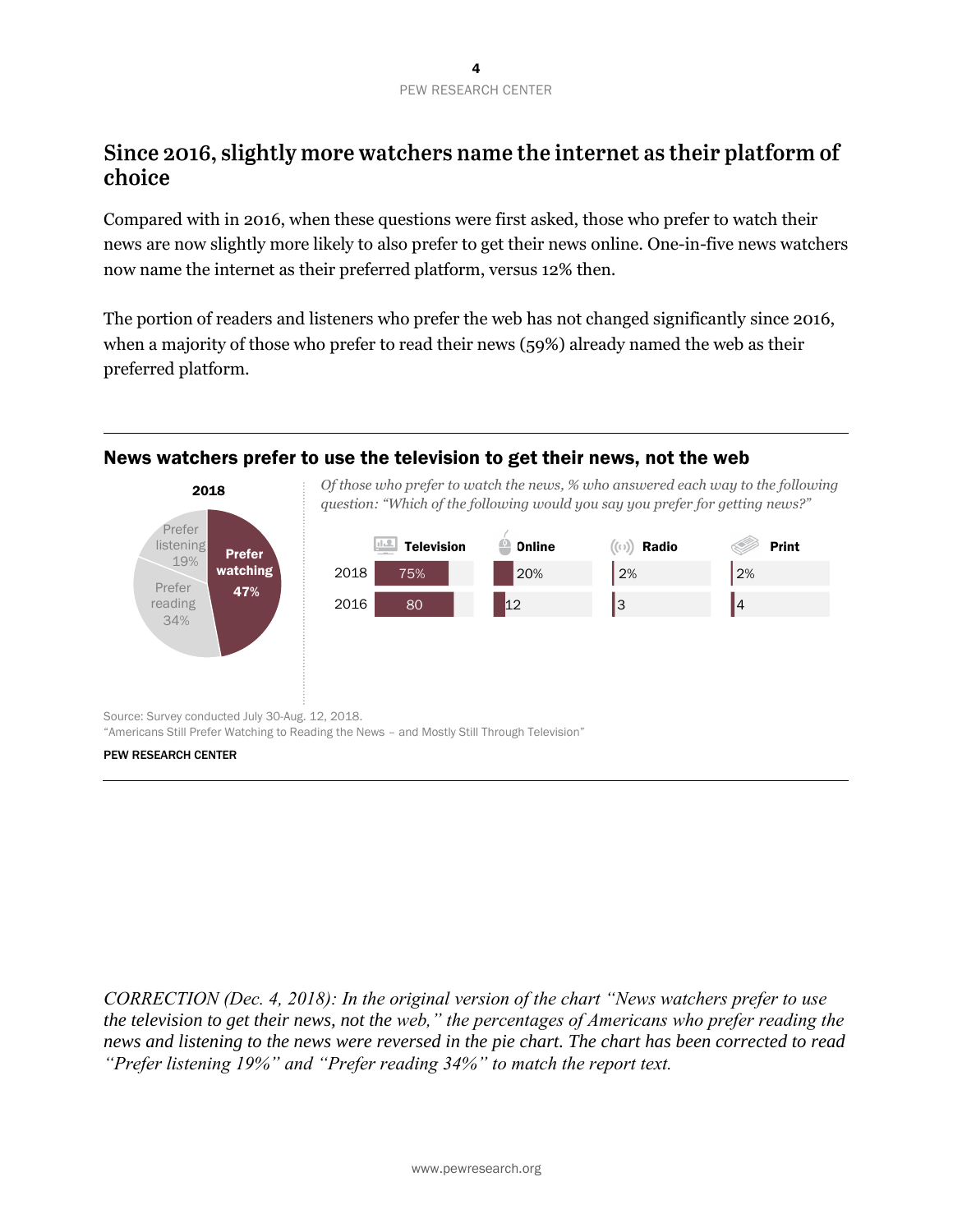# Across all news formats, young adults lead the preference for digital

Adults younger than 50 are more likely than those ages 50 and older to prefer the internet as the platform for getting news, regardless of which format (reading, watching or listening) they enjoy most.

Fully 76% of those ages 18 to 49 who prefer to read the news, for example, also prefer the web, compared with 43% of those 50 and older. Similarly, about three times as many 18- to 49-year-old

watchers and listeners prefer to get their news online as their counterparts ages 50-plus.

Among readers especially, the older age group has increased its preference for the web since 2016, though they still trail 18- to 49-year-olds. In 2016, 49% of those ages 50 and older who prefer to read their news also preferred a print paper, while 32% preferred the web.

These findings come in the context of [other](http://www.pewresearch.org/fact-tank/2017/09/07/americans-online-news-use-vs-tv-news-use/)  [research](http://www.pewresearch.org/fact-tank/2017/09/07/americans-online-news-use-vs-tv-news-use/) by the Center which speaks to a growing reliance on the web for news and a decline in television news viewing. As [reported](http://www.journalism.org/wp-content/uploads/sites/8/2018/09/PJ_2018.09.10_social-media-news_TOPLINE.pdf)  [in September 2018,](http://www.journalism.org/wp-content/uploads/sites/8/2018/09/PJ_2018.09.10_social-media-news_TOPLINE.pdf) there is just a 6-percentagepoint gap between those who say they often get news online and those who do so via television.

At least for now, though, Americans – especially older ones – have a penchant for watching news and getting that news on TV.

# Digital preferences driven by the young

*Of those who prefer reading the news, % who prefer to get news from ...*



*Of those who prefer watching the news, % who prefer to get news from ...*

|       | т٧ | Online |
|-------|----|--------|
| 18-49 | 61 | 84     |
| $50+$ | 86 |        |

*Of those who prefer listening to the news, % who prefer to get news from ...*

|       | TV | <b>Radio</b> | Online |
|-------|----|--------------|--------|
| 18-49 |    | 53           |        |
| 50+   | RЛ | 52           | 9      |

Source: Survey conducted July 30-Aug. 12, 2018. "Americans Still Prefer Watching to Reading the News – and Mostly Still Through Television"

PEW RESEARCH CENTER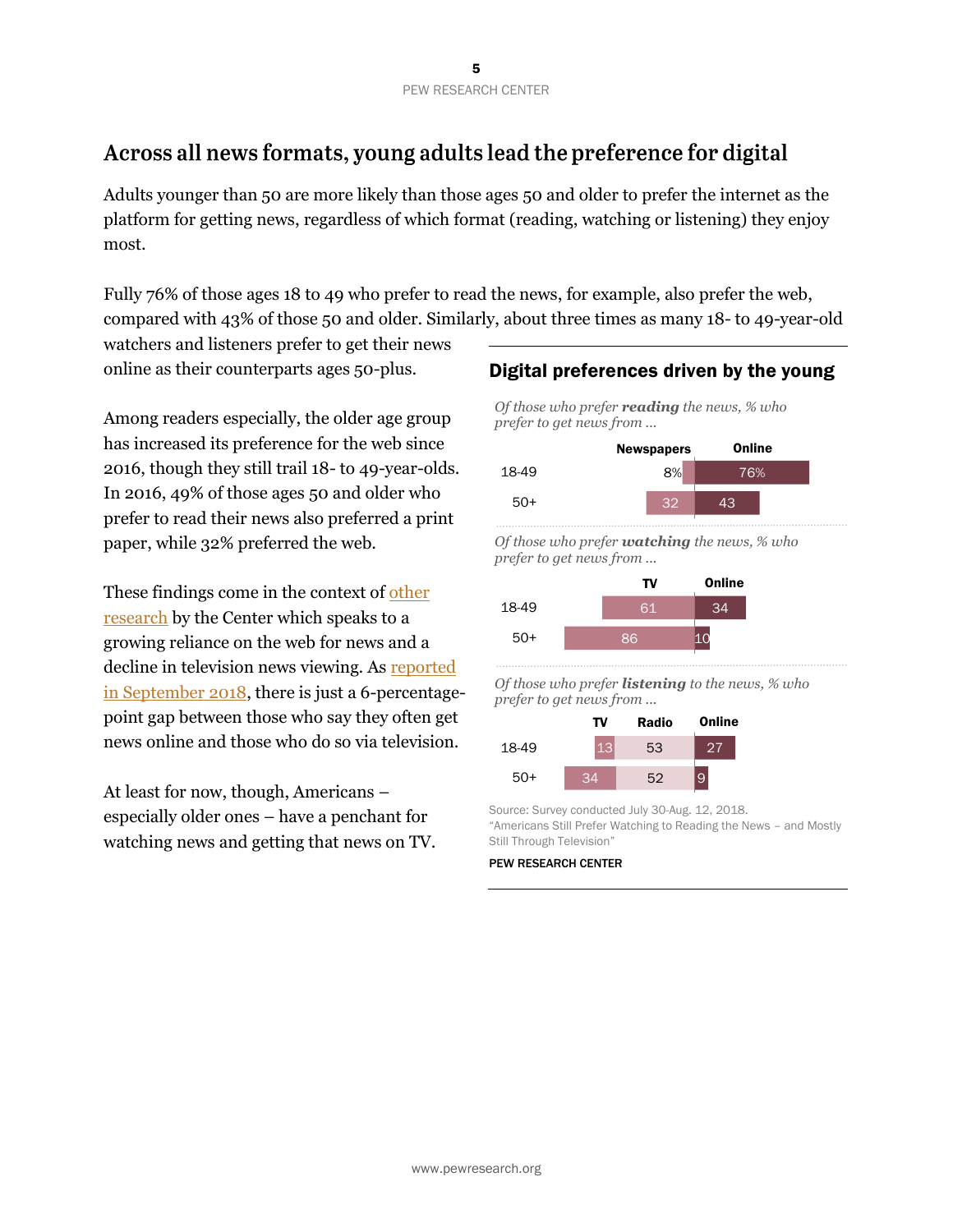# Acknowledgments

This report was made possible by The Pew Charitable Trusts. Pew Research Center is a subsidiary of the Pew Charitable Trusts, its primary funder. This report is a collaborative effort based on the input and analysis of the following individuals.

Find related reports online at: [www.journalism.org.](http://www.journalism.org/)

Amy Mitchell, *Director, Journalism Research* Sophia Fedeli, *Research Assistant* Elisa Shearer, *Research Associate* Jeffrey Gottfried, *Senior Researcher* Claudia Deane, *Vice President, Research* Katerina Eva Matsa, *Associate Director, Journalism Research* Rachel Weisel, *Communications Manager* Hannah Klein, *Communications Associate* Sara Atske, *Assistant Digital Producer* David Kent, *Copy Editor* Nami Sumida, *Research Analyst*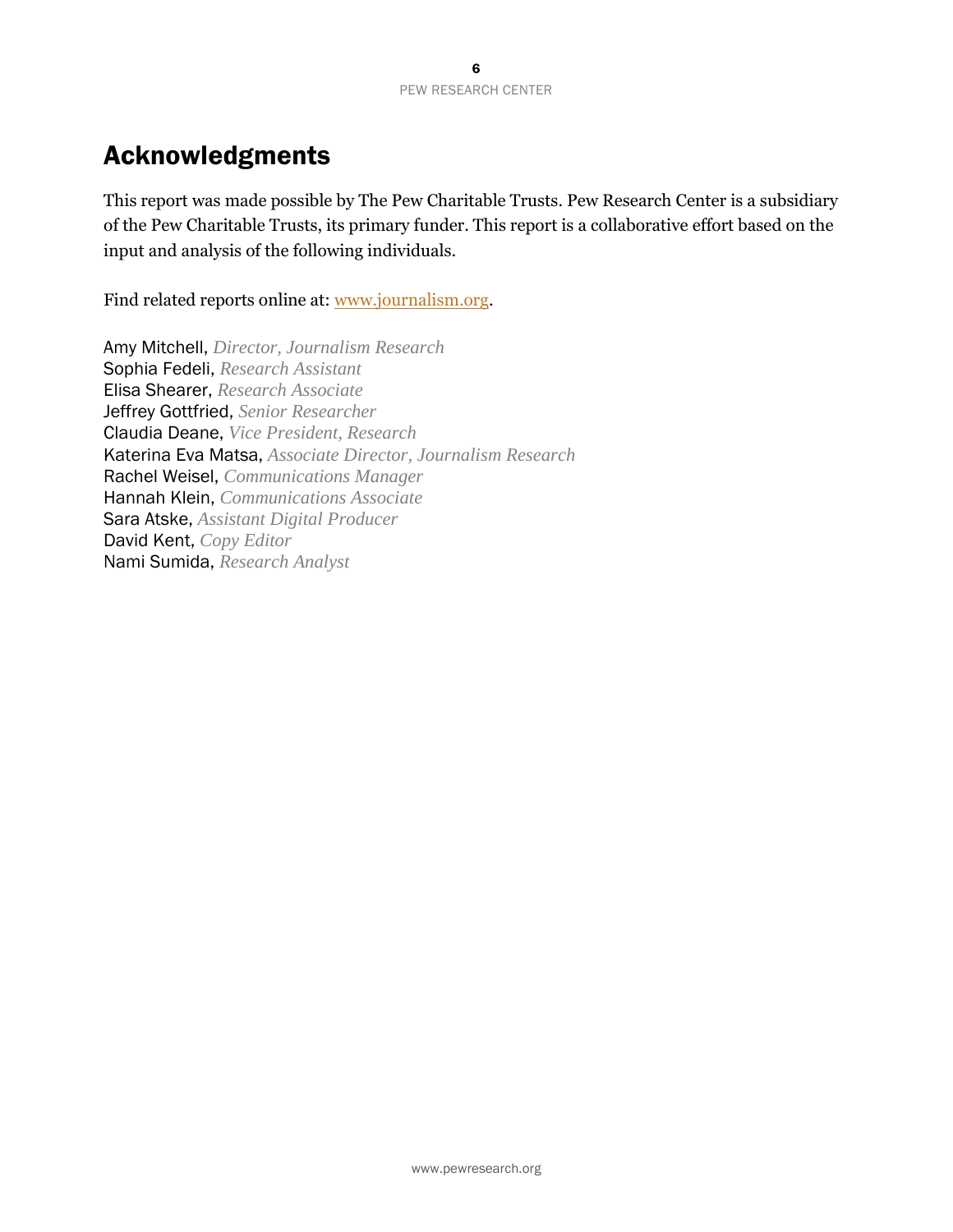# Methodology

The American Trends Panel (ATP), created by Pew Research Center, is a nationally representative panel of randomly selected U.S. adults recruited from landline and cellphone random-digit-dial (RDD) surveys. Panelists participate via monthly self-administered web surveys. Panelists who do not have internet access are provided with a tablet and wireless internet connection. The panel is being managed by GfK.

Data in this report are drawn from the panel wave conducted July 30-Aug. 12, 2018, among 4,581 respondents. The margin of sampling error for the full sample of 4,581 respondents is plus or minus 2.5 percentage points.

Members of the American Trends Panel were recruited from several large, national landline and cellphone RDD surveys conducted in English and Spanish. At the end of each survey, respondents were invited to join the panel. The first group of panelists was recruited from the 2014 Political Polarization and Typology Survey, conducted Jan. 23 to March 16, 2014. Of the 10,013 adults interviewed, 9,809 were invited to take part in the panel and a total of 5,338 agreed to participate.<sup>1</sup> The second group of panelists was recruited from the 2015 Pew Research Center Survey on Government, conducted Aug. 27 to Oct. 4, 2015. Of the 6,004 adults interviewed, all were invited to join the panel, and 2,976 agreed to participate.<sup>2</sup> The third group of panelists was recruited from a survey conducted April 25 to June 4, 2017. Of the 5,012 adults interviewed in the survey or pretest, 3,905 were invited to take part in the panel and a total of 1,628 agreed to participate.<sup>3</sup>

The ATP data were weighted in a multistep process that begins with a base weight incorporating the respondents' original survey selection probability and the fact that in 2014 some panelists were subsampled for invitation to the panel. Next, an adjustment was made for the fact that the propensity to join the panel and remain an active panelist varied across different groups in the sample. The final step in the weighting uses an iterative technique that aligns the sample to population benchmarks on a number of dimensions. Gender, age, education, race, Hispanic origin and region parameters come from the U.S. Census Bureau's 2016 American Community Survey. The county-level population density parameter (deciles) comes from the 2010 U.S. decennial census. The telephone service benchmark comes from the July-December 2016 National Health

 $\overline{a}$ 

<sup>1</sup> When data collection for the 2014 Political Polarization and Typology Survey began, non-internet users were subsampled at a rate of 25%, but a decision was made shortly thereafter to invite all non-internet users to join. In total, 83% of non-internet users were invited to join the panel.

<sup>&</sup>lt;sup>2</sup> Respondents to the 2014 Political Polarization and Typology Survey who indicated that they are internet users but refused to provide an email address were initially permitted to participate in the American Trends Panel by mail, but were no longer permitted to join the panel after Feb. 6, 2014. Internet users from the 2015 Pew Research Center Survey on Government who refused to provide an email address were not permitted to join the panel.

<sup>&</sup>lt;sup>3</sup> White, non-Hispanic college graduates were subsampled at a rate of 50%.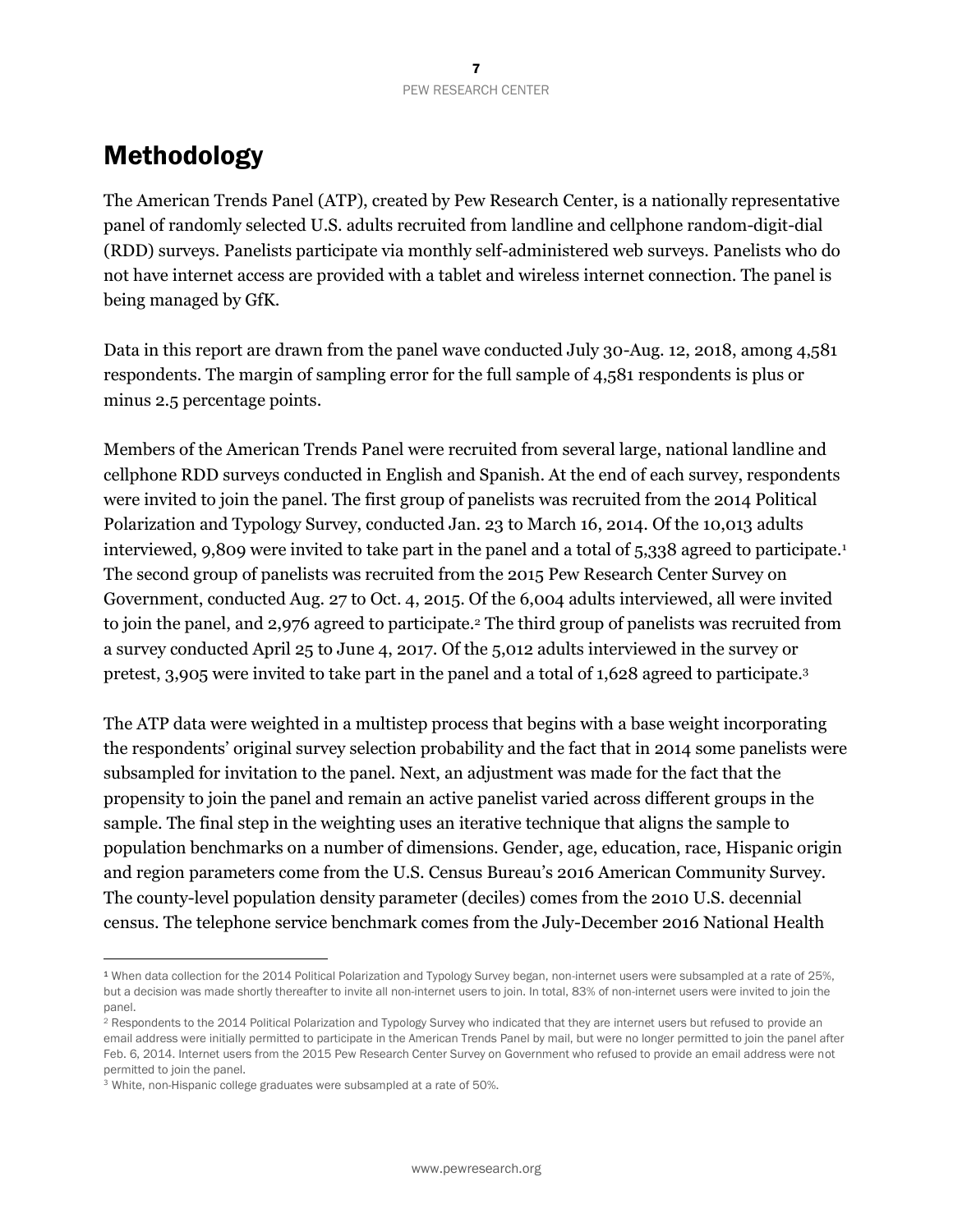Interview Survey and is projected to 2017. The volunteerism benchmark comes from the 2015 Current Population Survey Volunteer Supplement. The party affiliation benchmark is the average of the three most recent Pew Research Center general public telephone surveys. The internet access benchmark comes from the 2017 ATP Panel Refresh Survey. Respondents who did not previously have internet access are treated as not having internet access for weighting purposes. Respondents were also weighted according to their previously reported usage of nine different social networks for news consumption. Panelists were weighted using their previous responses to these questions from Wave 28 (August 2017). For panelists who did not respond to Wave 28, values for these items were imputed using chained equations and classification and regression trees (CART). These variables were then weighted so that respondents' past social media news usage matched the distribution that was observed in Wave 28. Sampling errors and statistical tests of significance take into account the effect of weighting. Interviews are conducted in both English and Spanish, but the Hispanic sample in the American Trends Panel is predominantly U.S. born and English speaking.

| Group                    | <b>Unweighted</b><br>sample size | Plus or minus         |
|--------------------------|----------------------------------|-----------------------|
| Total sample             | 4.581                            | 2.5 percentage points |
| Forms 1-3                | 3.425                            | 2.9 percentage points |
| Prefer watching news     | 1.452                            | 4.4 percentage points |
| Prefer reading news      | 1.342                            | 4.6 percentage points |
| Prefer listening to news | 618                              | 6.8 percentage points |

The following table shows the unweighted sample sizes and the error attributable to sampling that would be expected at the 95% level of confidence for different groups in the survey:

Sample sizes and sampling errors for other subgroups are available upon request.

 $\overline{a}$ 

In addition to sampling error, one should bear in mind that question wording and practical difficulties in conducting surveys can introduce error or bias into the findings of opinion polls.

The July 2018 wave had a response rate of 84% (4,581 responses among 5,475 individuals in the panel). Taking account of the combined, weighted response rate for the recruitment surveys (10.1%) and attrition from panel members who were removed at their request or for inactivity, the cumulative response rate for the wave is 2.5%.<sup>4</sup>

<sup>4</sup> Approximately once per year, panelists who have not participated in multiple consecutive waves are removed from the panel. These cases are counted in the denominator of cumulative response rates.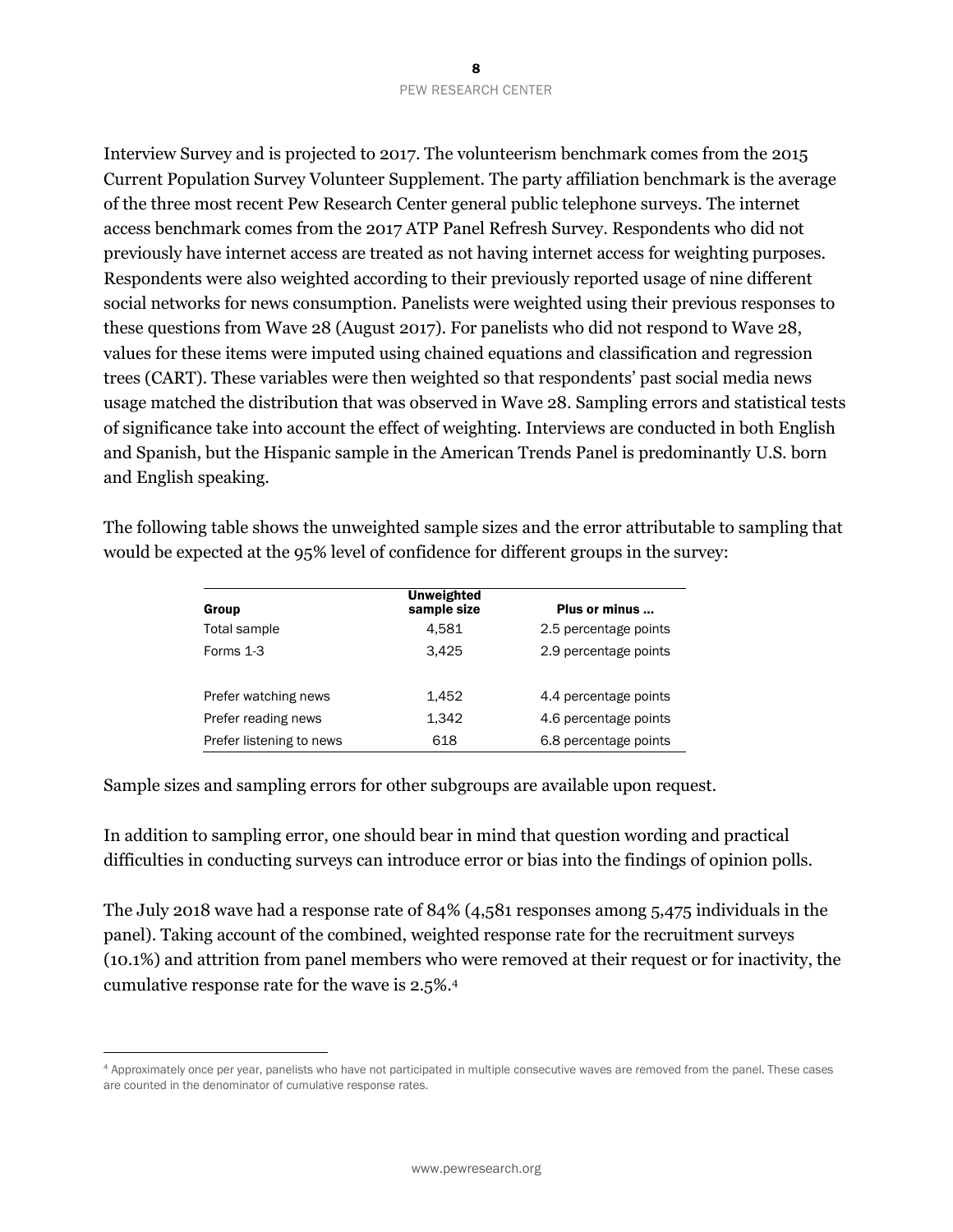© Pew Research Center, 2018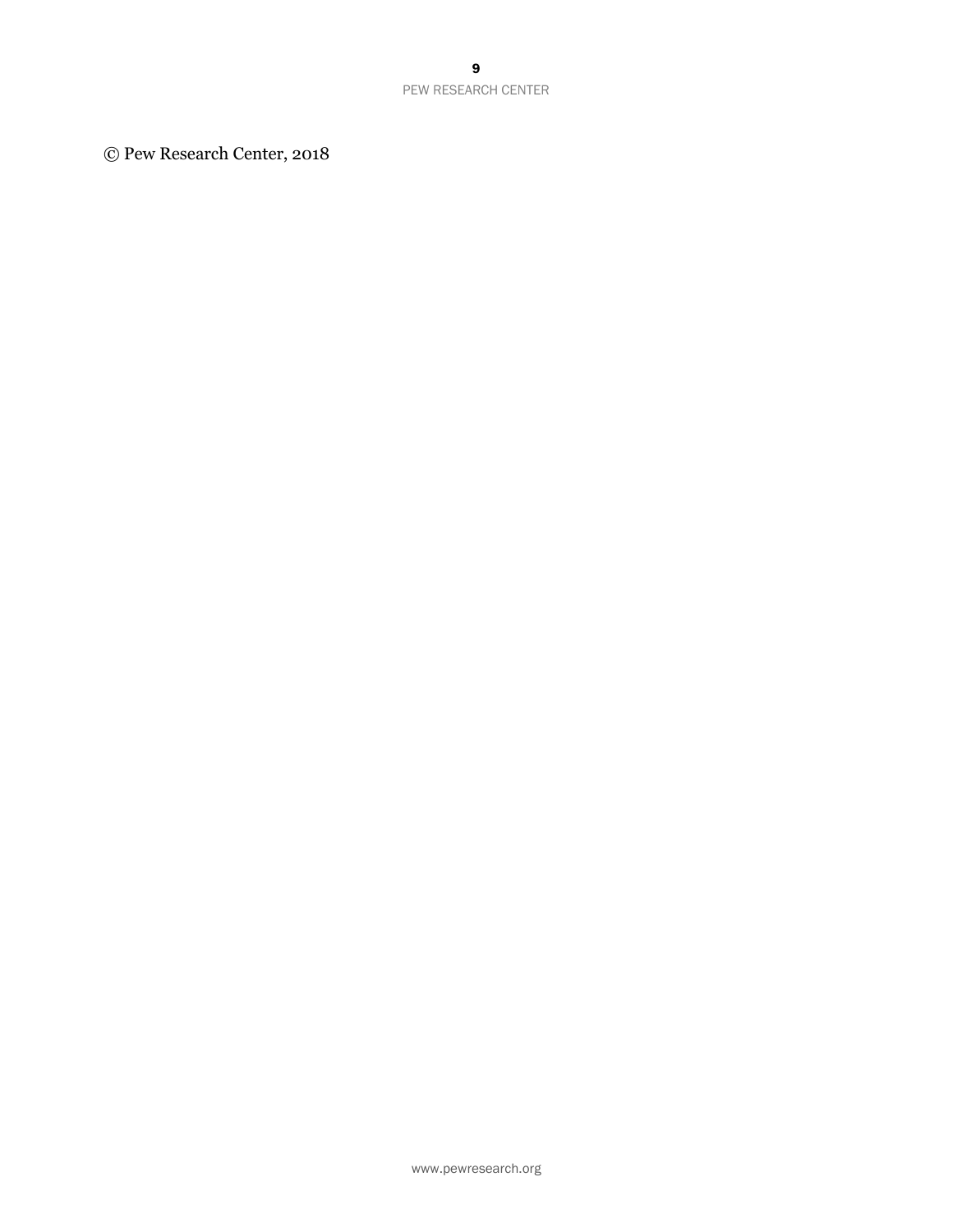#### PEW RESEARCH CENTER

#### **2018 PEW RESEARCH CENTER'S AMERICAN TRENDS PANEL WAVE 37 JULY READING WATCHING TOPLINE JULY 30 – AUGUST 12, 2018 TOTAL N=4,581**

#### **ASK FORM 1-3 [N=3,425]:**

 $\overline{a}$ 

Now, thinking about your news habits…

| NEWS PLATFORM | How often do you [RANDOMIZE] |  |
|---------------|------------------------------|--|
|---------------|------------------------------|--|

| a. | Read any newspapers in print?                                                                                               | Often                 | Sometimes | <b>Hardly</b><br>ever | Never    | <u>No</u><br>Answer |
|----|-----------------------------------------------------------------------------------------------------------------------------|-----------------------|-----------|-----------------------|----------|---------------------|
|    | Jul 30-Aug 12, 2018 [N=3,425]<br>Aug 8-Aug 21, 2017 [N=4,971]                                                               | 16<br>18              | 25<br>25  | 30<br>32              | 29<br>25 | $\ast$<br>$\ast$    |
|    | Jan 12-Feb 8, 2016 [N=4,654]<br>Aug 21-Sep 2, 2013 [N=5,173]                                                                | 20<br>27              | 28<br>27  | 31<br>27              | 21<br>19 | $\ast$<br>$\ast$    |
| b. | Listen to news on the radio?                                                                                                |                       |           |                       |          |                     |
|    | Jul 30-Aug 12, 2018 [N=3,425]                                                                                               | 26                    | 31        | 23                    | 20       | $\ast$<br>$\ast$    |
|    | Aug 8-Aug 21, 2017 [N=4,971]<br>Jan 12-Feb 8, 2016 [N=4,654]                                                                | 25<br>25              | 31<br>34  | 22<br>24              | 21<br>17 | $\ast$              |
|    | Aug 21-Sep 2, 2013 [N=5,173]                                                                                                | 26                    | 30        | 27                    | 18       | $\ast$              |
|    | <b>NO ITEM C</b>                                                                                                            |                       |           |                       |          |                     |
| d. | Watch local television news?                                                                                                |                       |           |                       |          |                     |
|    | Jul 30-Aug 12, 2018 [N=3,425]                                                                                               | 37                    | 27        | 22                    | 14       | 0<br>$\ast$         |
|    | Aug 8-Aug 21, 2017 [N=4,971]<br>Jan 12-Feb 8, 2016 [N=4,654]                                                                | 37<br>46 <sup>5</sup> | 27<br>27  | 21<br>17              | 15<br>10 | $\ast$              |
|    | Aug 21-Sep 2, 2013 [N=5,173]                                                                                                | 46                    | 26        | 17                    | 11       | $\ast$              |
| е. | Watch national evening<br>network television news (such<br>as ABC World News, CBS<br>Evening News, or NBC Nightly<br>News)? |                       |           |                       |          |                     |
|    | Jul 30-Aug 12, 2018 [N=3,425]                                                                                               | 25                    | 25        | 24                    | 26       | $\ast$              |
|    | Aug 8-Aug 21, 2017 [N=4,971]                                                                                                | 26                    | 25        | 25                    | 25       | $\ast$              |
|    | Jan 12-Feb 8, 2016 [N=4,654]<br>Aug 21-Sep 2, 2013 [N=5,173]                                                                | 30<br>31              | 27<br>28  | 25<br>24              | 17<br>18 | $\ast$<br>$\ast$    |
| f. | Watch cable television news<br>(such as CNN, The Fox News<br>cable channel, or MSNBC)?                                      |                       |           |                       |          |                     |
|    | Jul 30-Aug 12, 2018 [N=3,425]                                                                                               | 30                    | 23        | 23                    | 24       | 0                   |
|    | Aug 8-Aug 21, 2017 [N=4,971]                                                                                                | 28                    | 27        | 23                    | 22       | $\ast$              |
|    | Jan 12-Feb 8, 2016 [N=4,654]                                                                                                | 31                    | 27        | 24                    | 18       | $\ast$              |
|    | Aug 21-Sep 2, 2013 [N=5,173]                                                                                                | 24                    | 28        | 26                    | 21       | $\ast$              |

<sup>&</sup>lt;sup>5</sup> In the Spanish language version of the questionnaire, "local television news" was mistranslated as "television news" for NEWS\_PLATFORM item D. This affected the 66 respondents who took the survey in Spanish (4% of the sample after weighting). The effects of this mistranslation were minimal and do not affect the report's substantive conclusions.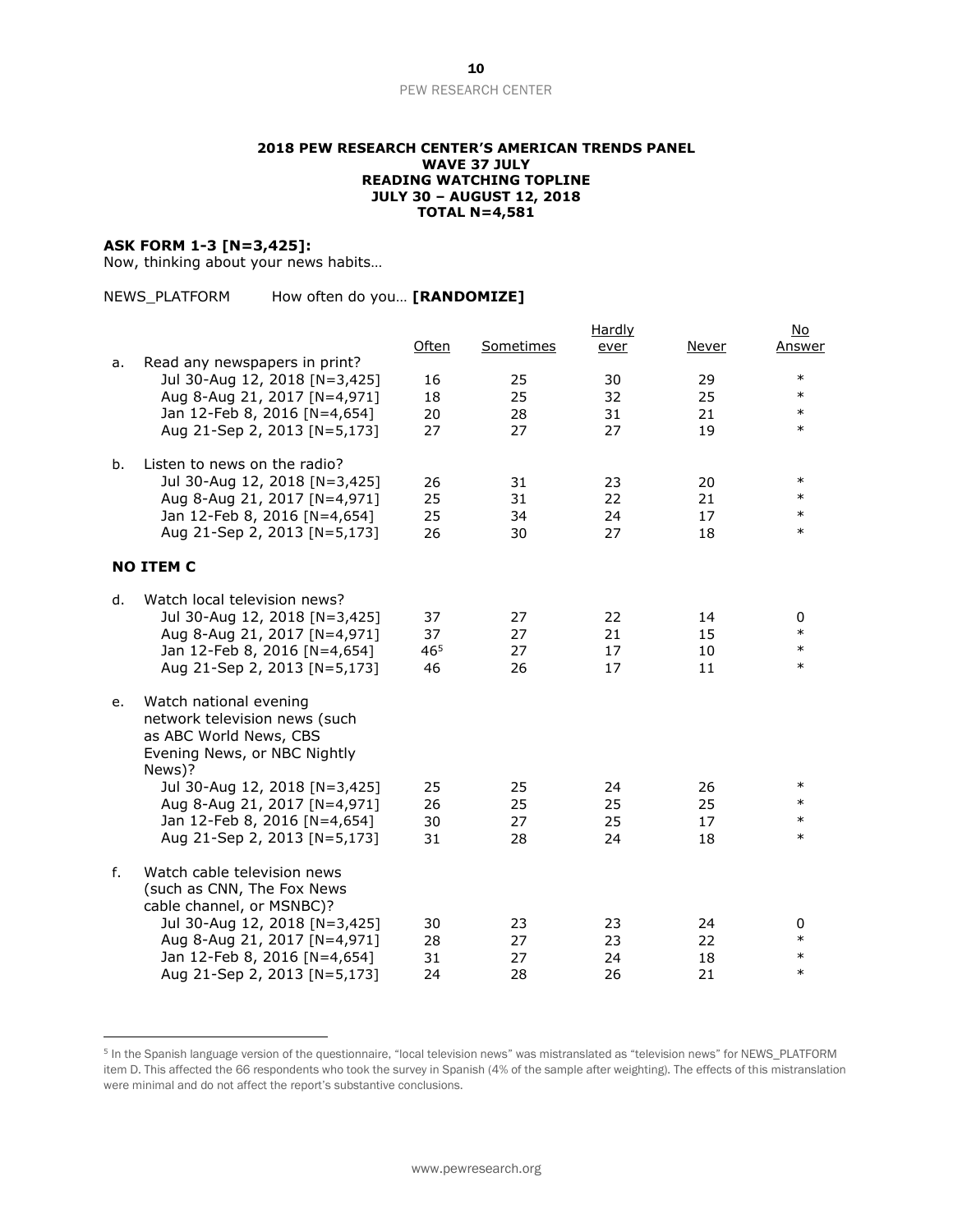## PEW RESEARCH CENTER

|    | <b>NEWS PLATFORM CONTINUED</b>                                                    | Often | Sometimes | Hardly<br>ever | Never | No<br>Answer |
|----|-----------------------------------------------------------------------------------|-------|-----------|----------------|-------|--------------|
| q. | Get news from a social media site<br>such as Facebook, Twitter, or)<br>Snapchat)? |       |           |                |       |              |
|    | Jul 30-Aug 12, 2018 [N=3,425]                                                     | 20    | 27        | 21             | 32    | 0            |
|    | Aug 8-Aug 21, 2017 [N=4,971]                                                      | 20    | 27        | 20             | 33    | 0            |
|    | Jan 12-Feb 8, 2016 <sup>6</sup> [N=4,654]                                         | 18    | 26        | 18             | 38    | $\ast$       |
| h. | Get news from a news website or<br>app?                                           |       |           |                |       |              |
|    | Jul 30-Aug 12, 2018 [N=3,425]                                                     | 33    | 31        | 18             | 18    | $\ast$       |
|    | Aug 8-Aug 21, 2017 [N=4,971]                                                      | 33    | 31        | 19             | 17    | $\ast$       |
|    | Jan 12-Feb 8, 2016 [N=4,654]                                                      | 28    | 28        | 18             | 26    | $\ast$       |

### **ASK IF GETS NEWS FROM MORE THAN ONE PLATFORM IN NEWS\_PLATFORM (NEWS\_PLATFORMa-h=1-3). DO NOT ASK IF ONLY GETS NEWS ON TV AND NO OTHERS (IF ONLY NEWS\_PLATFORMd-f=1-3) [N=3,416]**

NEWS\_PREFER Which of the following would you say you prefer for getting news?

#### **[SHOW THOSE THAT WERE AT LEAST "HARDLY EVER" IN NEWS\_PLATFORM NEWS\_PLATFORMa-h=1-3); SHOW "Watch news on television" if NEWS\_PLATFORMd=1-3 OR NEWS\_PLATFORMe=1-3 OR NEWS\_PLATFORMf=1-3] IF ONLY ONE OPTION SELECTED IN NEWS\_PLATFORM, AUTOPUNCH HERE AND DO NOT SHOW RESPONDENT THIS QUESTION. IF ONLY SELECTED THE TELEVISION ITEMS NEWSPLATFORMD-F AND NO OTHER PLATFORM, SKIP QUESTION AND AUTOPUNCH INTO NEWS\_PREFER=3**

| Jul 30- |                                                                                  | Jan 12-     |
|---------|----------------------------------------------------------------------------------|-------------|
| Aug 12  |                                                                                  | Feb 8       |
| 2018    |                                                                                  | <u>2016</u> |
| 7       | Reading news in a print newspaper                                                | 11          |
| 14      | Listening to news on the radio                                                   | 12          |
| 44      | Watching news on television                                                      | 46          |
| 10      | Getting news from a social media site (such as Facebook,<br>Twitter or Snapchat) | 9           |
| 24      | Getting news from a news website or app                                          | 20          |
|         | No Answer                                                                        |             |
|         | Did not get news on any platform                                                 |             |
|         |                                                                                  |             |

 $\overline{a}$ 

<sup>&</sup>lt;sup>6</sup> In the Wave 14 January 2016 survey, this question item read "Get news from a social networking site (such as Facebook or Twitter)?".